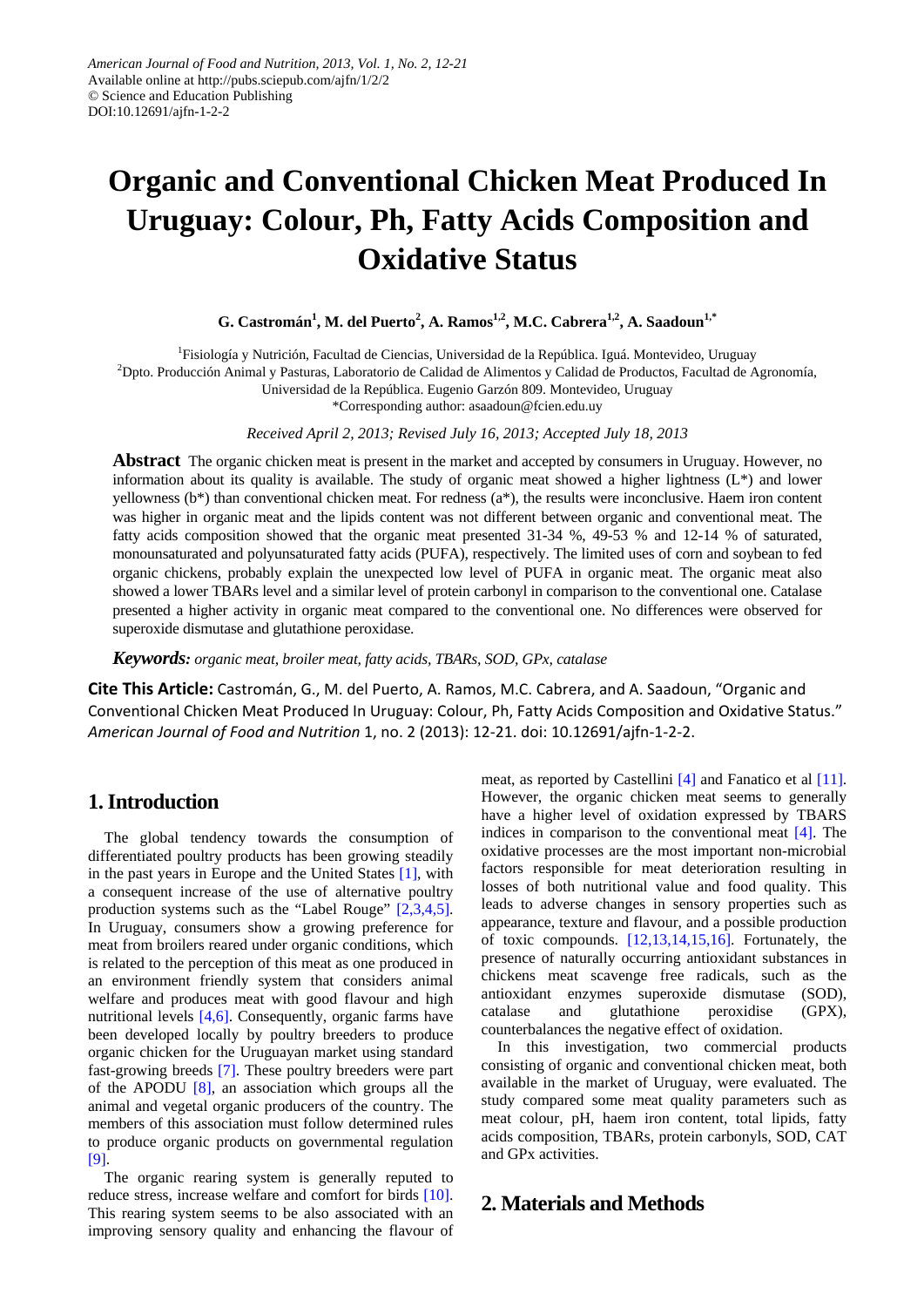#### **2.1. Animals and Samples**

Five carcasses from an organic system and five from a conventional one were obtained from a local broker in Montevideo (Uruguay). The ten carcasses (weight of approximately 2000g and 2500g for the organic and the conventional chicken, respectively) were transported to the laboratory in a refrigerated isotherm box and the left *Pectoralis major*, *Sartorius and Gastrocnemius* muscles were excised and used for immediate study of colour, pH at 3 and 24h post-mortem, and the haem iron content at 24h post-mortem. The right *Pectoralis major,* and *Gastrocnemius* muscles were also entirely excised, rapidly frozen at  $-20^{\circ}$ C and stored at this same temperature in a sealed bag until being analysed for lipids, fatty acids composition, TBARS, Protein carbonyls, and enzymes activities.

#### **2.2. Determinations of Colour and pH**

The color parameters  $(L^*, a^*, b^*)$  were measured in *Pectoralis major*, *Sartorius* and *Gastrocnemius* muscles using a colorimeter Minolta CR-10, based on the Cielab Colour System [\[17\].](#page-8-3) The pH at 3h post-mortem and the ultimate pH (at 24 h post-mortem) were measured in the same three muscles with a digital pH-meter LTlutron PH-201 (with automatic temperature compensation) equipped with a penetrating spear tip pH electrode (Model: PE-04HD).

#### **2.3. Determination of Haem Iron Content**

Haem iron content was determined as hemin, after extraction with acidified acetone solution, as previously described [\[18,19,20\].](#page-8-4) Hemin was quantified in a Genesys 6-UV spectrophotometer (Thermo Corporation, USA) at 640nm. Meat samples (1g) were finely chopped and macerated in 4.5ml of acidified acetone (acetone: HCl: water - 90:2:8) in glass tubes for 1 minute on reduced light to minimize the pigment fading during the extraction. The tubes were sealed to reduce evaporation and held for incubation at room temperature (20-22ºC) in the darkness for 1h. After incubation, the tube content was filtered from glass filter papers (Whatman GFA) and the absorbance of the filtrate was read at 640 nm. The haem iron content was calculated using the factor 0.0882μg iron / μg hematin [\[18\].](#page-8-4) All samples were analyzed in duplicate.

#### **2.4. Determination of Total Lipid Content**

Lipids were extracted by homogeneization of 2.5 g samples of wet *Pectoralis major* and *Gastrocnemius* muscles using an Ultra Turrax (IKA T18 Basic), at 26 000 rpm, with 50 ml of 2:1 Chloroform:Methanol solvent mixture [\[21\].](#page-8-5) The extraction solution was decanted overnight and the chloroform phase was eliminated by roto-evaporation. The lipids were weighted accurately at 0.1mg. The results were expressed as % of total lipids for each sample. All samples were analyzed in duplicate.

#### **2.5. Fatty Acid Quantification**

Each sample of extracted lipids, approximately 40 mg, was converted to methyl esters [\[22\].](#page-8-6) The lipids were dissolved in 2ml of hexane and 4 ml of 2 M KOH in methanol were added. The mixture was vortexed for two minutes, centrifuged at 1000 g for 10 minutes at 4ºC, and the hexane phase, which contains the methylated fatty acids, was separated to be injected in the chromatograph. The fatty acid composition of each sample was determined twice by gas chromatography using a Clarus 500 Gas Chromatographer (Perkin Elmer Instruments) equipped with a FID detector. The column was a 100m CPsil-88 (Varian, Netherland) and the temperature program was 1 min at 90ºC, to 180ºC (rate 30ºC by min) and maintained for 20 min. After that, the temperature was raised to 220ºC (rate of 20ºC by min) and maintained for 10 min. One µl sample was injected by an autosampler (Perkin Elmer, USA) using the split method with a valve opening at 30sec post-injection. A fixed vented flow of 50% was determined to drain the solvent excess. The carrier gas was  $H_2$  (99.99995 %) at a flow rate of 2ml/min, The FID flame was maintained by  $H_2$  and air at a flow rate of 45ml/min and 350ml/min, respectively. The calibration and the peak determinations were based on authentic standards fatty acids from Sigma-Aldrich (St Louis USA). The results were expressed for each fatty acid as g/ 100 g total detected fatty acids.

## **2.6. Determination of Lipid and Protein Oxidation**

Lipid oxidation was determined by the method of Lynch and Frei [\[23\]](#page-8-7) with some modifications. Samples of 1.5g were homogenized with the extraction buffer (0.15 M KCl, 0.02 M EDTA and 0.30 M BHT) using an Ultra Turrax (IKA T18 Basic) at 12000 rpm for 1min. Two assay tubes containing 4ml of the homogenate were frozen at -20ºC for further use in protein carbonyls assay and determination of protein content. The same procedure without adding the sample was followed for the blank. Four ml of the homogenate were centrifuged at 2000 g for 10min at 4ºC and 1 ml of the supernatant was incubated with 1 ml of a TBA-TCA solution (35 mM TBA and 10 % TCA in 125mM HCl), in a boiling water bath for 30min. Afterwards, the assay tubes were cooled in ice for 5min and kept at room temperature for another 45 min. Two ml of n-butanol was added and, after centrifugation at 3000 g for 10 min, the supernatant was extracted and its absorbance was measured at 535 nm. MDA concentration was calculated using the molar extinction coefficient of MDA (156,000  $M^{-1}$  cm<sup>-1</sup>). Results were expressed as mg of MDA per kg of fresh meat.

Protein oxidation level was assayed using a method previously described [\[24\].](#page-8-8) The frozen samples separated the day prior to TBARS assays were thawed and let stand for 15min at room temperature and finally vortexed for 10 seconds. Two 2ml aliquots of the samples were put in different glass tubes (sample and corresponding blank), kept in ice and afterwards centrifuged at 3000 g for 10 min at 4ºC. Two ml of 2M HCl and 2ml of a DNPH solution (20 mM DNPH in 2M HCl) were added to the blank and sample tubes, respectively. These tubes were incubated at room temperature for 1 h, vortexed 5 seconds every 10min; then 2ml of 20 % TCA were added to all the tubes. Those tubes were kept at room temperature for another 15min and vortexed for 5 seconds every 5min. These tubes were then centrifugated at 2000g for 10min. Pellets were washed three times with 4ml of ethanol:ethyl acetate (1:1), centrifuged each time, to eliminate traces of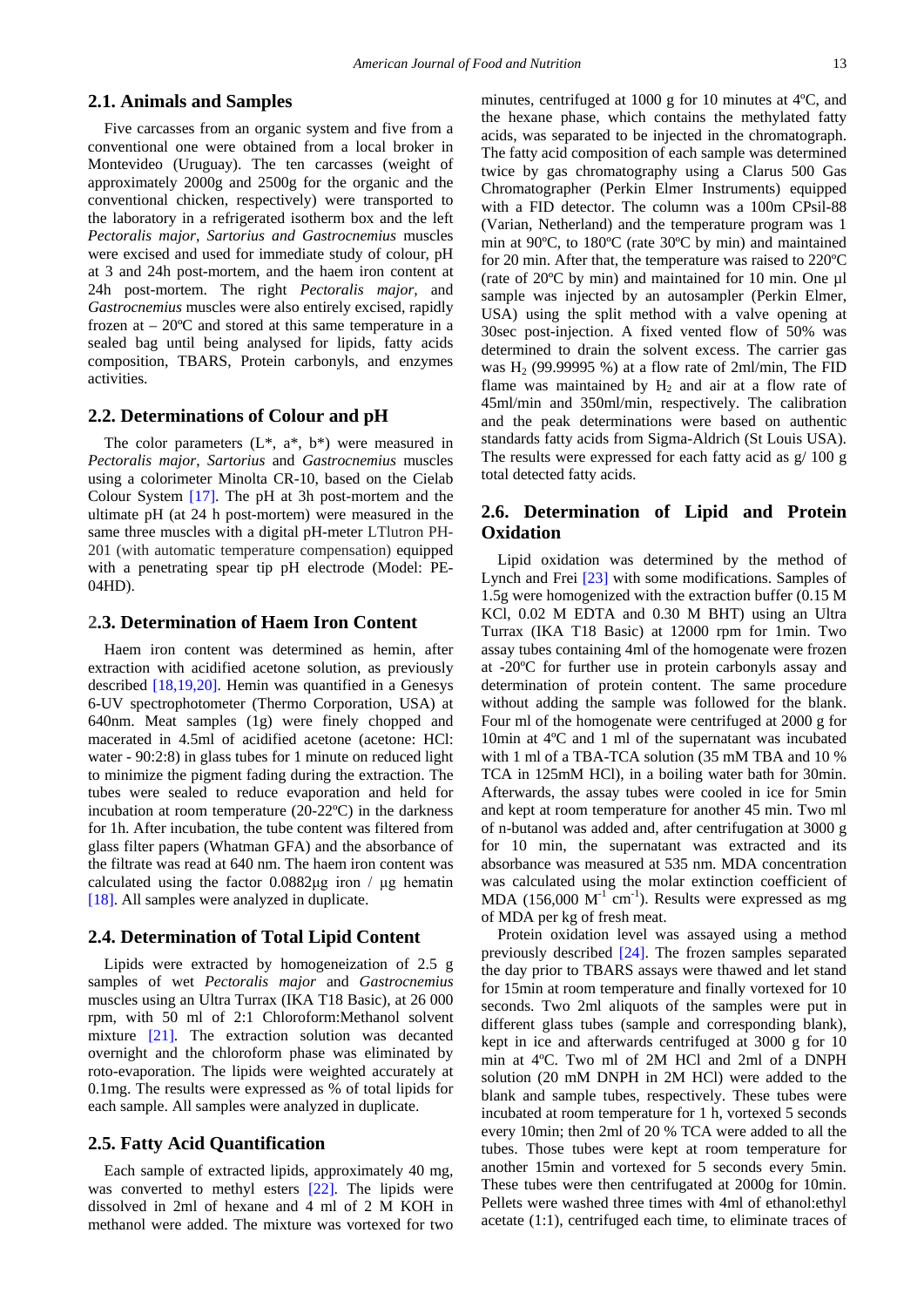DNPH. Then, pellets were dissolved with 6ml of 6M guanidine HCl with 20 mM  $KH_2PO_4$ , incubating at room temperature for 15 min and vortexed for 5 seconds every 5 min. Afterwards they were centrifuged at 2400 g for 10 min and the absorbance of the supernatant was measured at 370 nm. The concentration of the DNPH was calculated using the DNPH molar extinction coefficient  $(22000 \text{ M}^{-1})$ cm<sup>-1</sup>). Results were expressed as nM of DNPH per mg of protein.

## **2.7. Superoxide Dismutase and Catalase Activities**

An unique sample extraction was made for both enzymes activity measurements. Samples of 2.3-2.5 g frozen meat were homogenized with 26 ml of extraction buffer (0.15 M KCl and 0.79 M EDTA pH 7.4), using an Ultra Turrax (IKA T18 Basic) at 12000 rpm for 1 min. The homogenate was centrifuged 10 min at 9000 g at 4 ºC. The supernatant was extracted and used to determine SOD and catalase activities.

For the total SOD activity determination, the incubation mixture was prepared as follows: 2850µl of 50mM phosphate buffer (pH 8.2), 75µl of supernatant and 75µl of 10mM pyrogallol. This method is based on the inhibition of pyrogallol autooxidation by SOD, and is showed by the increase in absorbance at 340 nm recorded on 10 seconds intervals during 2 minutes. The results are expressed as IU and IU per gram of fresh meat. An IU was defined as the SOD activity needed to inhibit 50 % of pyrogallol auto-oxidation [\[25,26\].](#page-8-9)

Catalase activity determination was done using the method described by Aebi [\[27\].](#page-8-10) It measures the disappearance of  $H_2O_2$  reflected by the decrease in the absorbance at 240 nm during a period of 210 s recorded every 30 s. The incubation mixture contained: 2820 µl of extraction buffer, 90 µl of the above mentioned supernatant and 90  $\mu$ l of 6.56 mM H<sub>2</sub>O<sub>2</sub>. Results were expressed as  $\mu$ moles  $H_2O_2$  min<sup>-1</sup> per gram of fresh meat and as nM  $H_2O_2$  min<sup>-1</sup> per mg of protein.

## **2.8. Glutathione Peroxidase Activity**

The method followed for this determination was previously described [\[28,29\].](#page-8-11) Samples of 5g frozen meat were homogenized with 25ml of extraction buffer (50 mM  $KH<sub>2</sub>PO<sub>4</sub>$  and 0.5mM EDTA), using an Ultra Turrax (IKA T18 Basic) at 18000 rpm for 1 min. The homogenate was centrifuged at 2000g for 2min at 4ºC and the supernatant was filtered. A supplementary aliquot of 4 ml was saved at 4ºC for further protein determination assay. The composition of the assay mixture was 50 mM  $KH_2PO_4$ buffer, 0.5mM EDTA, 1mM reduced glutathione (SIGMA-ALDRICH G4251), 0.15 mM NADPH (SIGMA N1630 or Fluka 93220), 1.5 U glutathione reductase (SIGMA G3664),  $0.15$  mM  $H_2O_2$  and  $1mM$  NaN<sub>3</sub> (SIGMA S-2002). The incubation mixture was prepared as follows: 1980µl of assay mixture and 20µl of filtered sample. Glutathione oxidase activity was measured at 22ºC, based on the recording of oxidation of NADPH reflected by the diminution of absorbance at 340 nm of the incubation mixture every 30sec through a period of 3min. Glutathione peroxidase activity was expressed as µmoles of oxidized NADPH min<sup>-1</sup> per gram of fresh meat and as

nM min-1 per mg of protein. The concentration of the NADPH was calculated using the NADPH molar extinction coefficient at  $22^{\circ}$ C (6300 M<sup>-1</sup>cm<sup>-1</sup>).

#### **2.9. Determination of Protein Content**

Assessment of protein content for enzymes activities determination was done using the method described by Stoscheck [\[30\].](#page-8-12) BSA (SIGMA) used as standard, was dissolved in the corresponding assay buffer. Absorbance were measured at 280 nm with the use of a spectrophotometer Genesys 6 (Thermo, USA) and using quartz cells.

#### **2.10. Statistical Analysis**

Data were analyzed using NCSS (NCSS, 329 North 100 East, Kaysville, UT 84037, USA) software, running the GLM procedure followed by the Tukey-Kramer multiple comparison test. All data within the same variable, from each production system were compared using one-way ANOVA procedure. The significance level was established at  $p < 0.05$ . All values are reported as mean  $\pm$ standard error of the mean (SEM).

## **3. Results**

#### **3.1. Colour and pH**

The colour determination showed for lightness  $(L^*)$  a system main effect ( $p < 0.001$ ), a muscles main effect ( $p <$ 0.001) and a time effect ( $p < 0.05$ ). The organic chicken meat showed a higher L\* than the conventional one. Within the same muscle and time, at 3 and 24 hours postmortem the *Pectoralis major* and *Gastrocnemius* muscles of organic chickens showed a higher L\* than the *Sartorius* muscle. For conventional chicken meat, at 3 hours postmortem the L\* showed that *Gastrocnemius* > *Pectoralis major* > *Sartorius* [\(Table 1\)](#page-3-0). At 24 hours post-mortem, the L\* of the *Sartorius* muscle showed that *Gastrocnemius* = *Pectoralis major* > *Sartorius* [\(Table 1\)](#page-3-0).

For the redness ( $a^*$ ), the results showed a system ( $p <$ 0.001) and a muscle  $(p < 0.001)$  main effect, but not a time effect. At 3 but not at 24 hours *post-mortem*, the organic chicken meat showed a higher a\* than the conventional ones [\(Table 1\)](#page-3-0). Within the same muscle and time, the a\* showed for organic meat that at 3 hours postmortem *Sartorius* > *Gastrocnemius* > *Pectoralis major* [\(Table 1\)](#page-3-0). The conventional chicken showed a\* results as follow *Gastrocnemius* = *Sartorius* > *Pectoralis major.* At 24 hours post-mortem the a\* in organic chicken meat showed that *Sartorius* > *Pectoralis major* = *Gastrocnemius*. For conventional ones, the results for a\* showed differences as follow *Gastrocnemius* > *Pectoralis major* = *Sartorius* [\(Table 1\)](#page-3-0).

For yellowness ( $b^*$ ), the results showed a system ( $p <$ 0.001) and a time  $(p < 0.001)$  main effects, but not a muscle effect [\(Table 1\)](#page-3-0). The values of b\* were lower in organic meat than in conventional meat, both at 3 and 24 hours post-mortem. Independently to the production system and muscles, the value of b\* were lower at 3 than at 24 hours post-mortem. Within the same muscle and time, no difference between the three muscles was detected [\(Table 1\)](#page-3-0).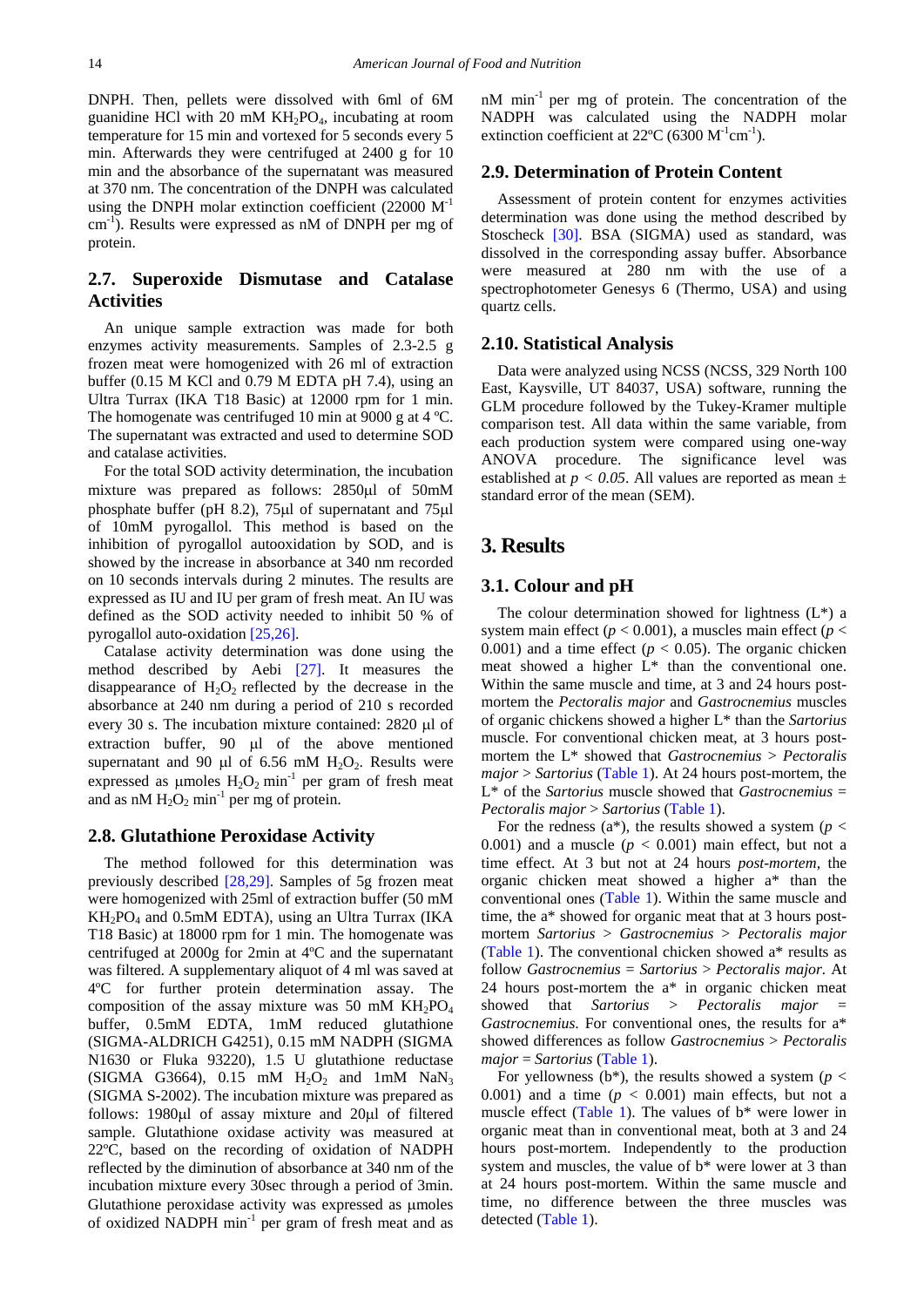<span id="page-3-0"></span>

|                  |                                                                                                                     | Hours post-mortem |                    |                        |  |  |
|------------------|---------------------------------------------------------------------------------------------------------------------|-------------------|--------------------|------------------------|--|--|
|                  | 3                                                                                                                   |                   |                    | 24                     |  |  |
| Muscles          | Organic                                                                                                             | Conventional      | Organic            | Conventional           |  |  |
| $L^*$            |                                                                                                                     |                   |                    |                        |  |  |
| Pectoralis major | $55.5 \pm 1.5a$                                                                                                     | $51.9 \pm 0.51b$  | $57.7 \pm 1.2a$    | $53.3 \pm 0.6^{\circ}$ |  |  |
| <b>Sartorius</b> | $51.3 \pm 1.0$                                                                                                      | $48.5 \pm 0.78c$  | 53.1 $\pm$ 0.8b    | 49.5 $\pm$ 0.4b        |  |  |
| Gastrocnemius    | $56.2 \pm 0.7a$                                                                                                     | 54.6 $\pm$ 0.58a  | $57.6 \pm 0.5a$    | $53.2 \pm 0.4a$        |  |  |
|                  | Signification                                                                                                       |                   |                    |                        |  |  |
| Main effects     | Muscles:<br>System :                                                                                                |                   |                    | Time:                  |  |  |
|                  |                                                                                                                     |                   |                    |                        |  |  |
| $a^*$            |                                                                                                                     |                   |                    |                        |  |  |
| Pectoralis major | $1.38 \pm 0.24c$                                                                                                    | $0.74 \pm 0.25a$  | $0.69 \pm 0.25b$   | $1.28 \pm 0.26b$       |  |  |
| <b>Sartorius</b> | $4.34 \pm 0.44a$                                                                                                    | $1.76 \pm 0.15b$  | $3.29 \pm 0.81a$   | $2.91 \pm 0.21$        |  |  |
| Gastrocnemius    | $2.93 \pm 0.23b$                                                                                                    | $2.03 \pm 0.41$   | $2.19 \pm 0.28$ ab | $3.61 \pm 0.4^{\circ}$ |  |  |
|                  |                                                                                                                     |                   | Signification      |                        |  |  |
| Main effects     | System :                                                                                                            |                   | Muscles:           | Time: NS               |  |  |
| $h^*$            |                                                                                                                     |                   |                    |                        |  |  |
| Pectoralis major | $15.1 \pm 0.6a$                                                                                                     | $17.1 \pm 0.3a$   | $16.9 \pm 0.5a$    | $19.7 \pm 0.5a$        |  |  |
| <b>Sartorius</b> | $15.3 \pm 0.4a$                                                                                                     | $17.3 \pm 0.5a$   | $16.7 \pm 0.6a$    | $19.1 \pm 0.6^{\circ}$ |  |  |
| Gastrocnemius    | $14.6 \pm 0.5a$                                                                                                     | $17.6 \pm 0.8a$   | $15.6 \pm 0.5a$    | $20.2 \pm 0.8a$        |  |  |
|                  |                                                                                                                     |                   |                    |                        |  |  |
| Main effects     | System:                                                                                                             |                   | Muscles: NS        | Time:                  |  |  |
|                  | the area means $(n=5) \pm SEM$ . L <sup>*</sup> = lightness, a <sup>*</sup> = redness, b <sup>*</sup> = yellowness. |                   |                    |                        |  |  |

**Table 1. Color of meat at 3 hours and 24 hours** *post mortem* **in three muscles of organic and conventional chicken**

Values are means  $(n=5) \pm SEM$ . L\*= lightness, a\*= redness, b\*= yellowness.

Main effects signification:  $* = p < 0.05$ .  $** = p < 0.001$ , NS= not significant.

Within the same production system and time pos-mortem, different letters means significant differences (*p* < 0.05).

The pH showed a system main effect  $(p < 0.0001)$  but not a muscle nor a time effect. The pH was higher at 3 and 24 hours in the chicken meat of conventional system in

comparison to the chicken meat of organic system [\(Table](#page-3-1)  [2\)](#page-3-1).

**Table 2. Values of meat pH at 3 hours and 24 hours (ultimate pH)** *post-mortem* **in three muscles of organic and conventional chicken.** Hours post-mortem

<span id="page-3-1"></span>

|                  |                 |                 | 24              |                 |  |  |
|------------------|-----------------|-----------------|-----------------|-----------------|--|--|
| <b>Muscles</b>   | Organic         | Conventional    | Organic         | Conventional    |  |  |
| Pectoralis major | $6.03 \pm 0.01$ | $6.22 + 0.08$   | $5.98 \pm 0.09$ | $6.09 \pm 0.05$ |  |  |
| Sartorius        | $6.12 \pm 0.02$ | $6.18 \pm 0.05$ | $6.02 \pm 0.06$ | $6.16 \pm 0.03$ |  |  |
| Gastrocnemius    | $6.00 \pm 0.03$ | $6.14 \pm 0.06$ | $6.02 \pm 0.06$ | $6.12 \pm 0.03$ |  |  |
|                  | Signification   |                 |                 |                 |  |  |
| Main effects     | System          |                 | Muscle NS       | Time NS         |  |  |

Values are means  $(n=5) \pm$  SEM. Main effects signification: \*\*\*\*=  $p < 0.0001$ , NS=not significant.

#### **3.2. Haem Iron Content**

The results for haem iron content showed a system (*p* < 0.01) and a muscle  $(p < 0.001)$  main effect [\(Figure](#page-3-2) 1). Within the same production system, both in organic and conventional chicken meat, *Pectoralis major* showed a lower ( $p < 0.05$ ) content of haem iron in comparison to *Sartorius* and *Gastrocnemius* muscles [\(Figure 1\)](#page-3-2).

<span id="page-3-2"></span>

**Figure 1.** Haem iron determined at 24 hours post mortem in three muscles of chickens produced on organic and conventional rearing system. Bars are mean  $\pm$  SEM (n=5). Different letters at the top of the bars means significant differences (*p <* 0.05)

#### **3.3. Lipid and Fatty Acid Composition**

The lipid content showed a muscle main effect  $(p <$ 0.002) but not a system main effect [\(Figure 2\)](#page-3-3). However, independently of the production system, the *Gastrocnemius* muscle showed more lipids (*p* < 0.05) than the *Pectoralis major* muscle [\(Figure 2\)](#page-3-3).

<span id="page-3-3"></span>

**Figure 2.** Total lipids content in two muscles of chickens produced on organic and conventional rearing system. Bars are mean  $\pm$  SEM (n=5). Different letters at the top of the bars means significant differences ( $p <$ 0.05). NS= not significant

For fatty acids composition, a main effect for the production system has been obtained for almost all the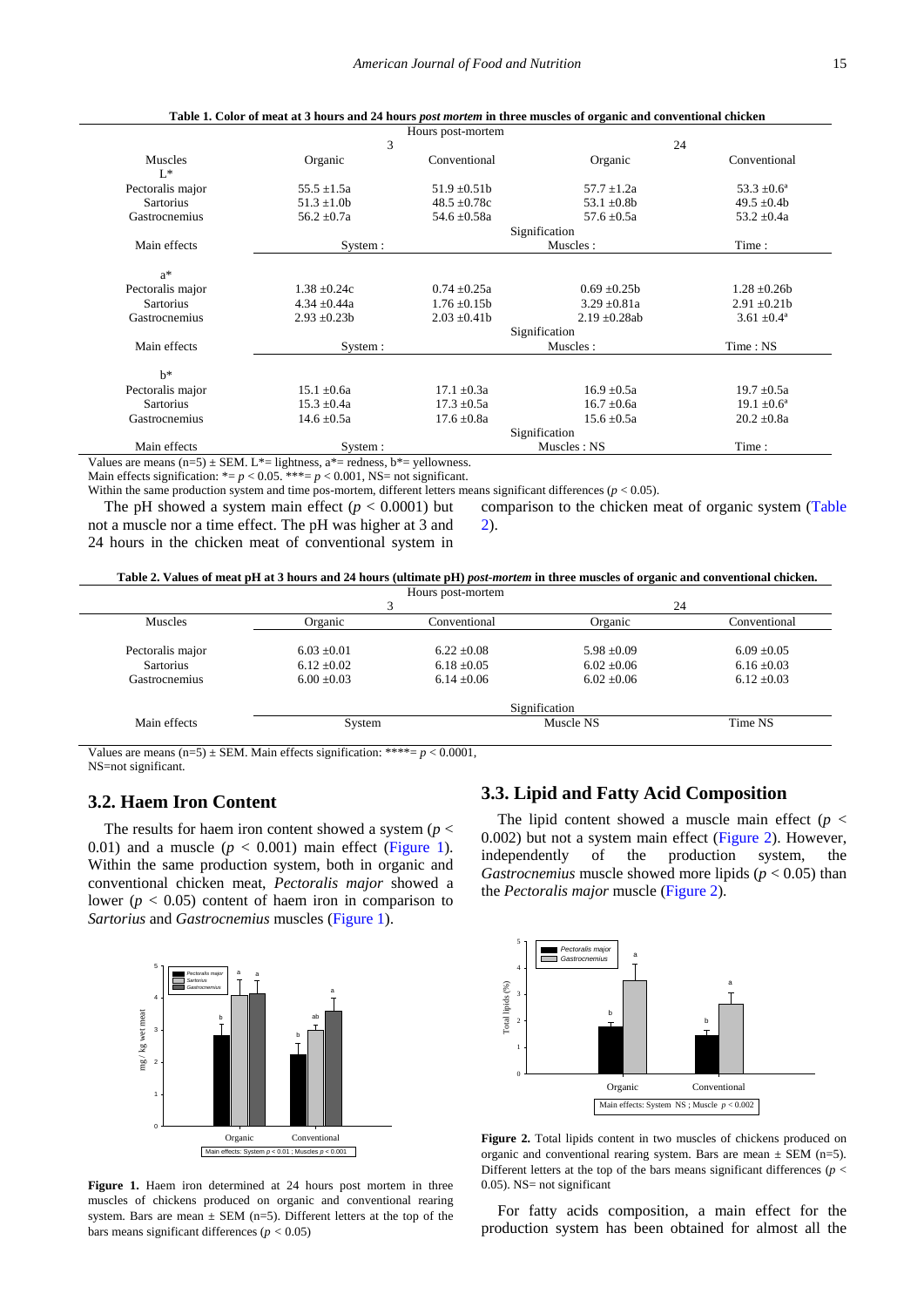detected fatty acids, except C16:0, C18:3n6 and C20:5n3 [\(Table 3\)](#page-4-0). A muscles main effect has been observed only for C16:0, C16:1, C18:0, C18:3n3 and C20:3n6 [\(Table 3\)](#page-4-0). When the different classes of fatty acids were considered, it appears that the organic chicken meat showed a higher  $(p < 0.001)$  content of monounsaturated fatty acids and a lower ( $p < 0.001$ ) content of polyunsaturated fatty acids [\(Table 3\)](#page-4-0). Furthermore, the n-6 and the n-3 fatty acids family both showed a lower  $(p < 0.001)$  contents in organic chicken meat [\(Table 3\)](#page-4-0). No effect of production system was detected for the saturated fatty acids. This last class of fatty acids, showed only a muscle main effect (*p* < 0.01), having the *Gastrocnemius* muscle more saturated fatty acids than the *Pectoralis major* one [\(Table 3\)](#page-4-0).

**Table 3. Fatty acids composition of meat in two muscles of chickens produced on organic and conventional rearing system**

<span id="page-4-0"></span>

|                                                                                                                                              | Rearing system   |                         |                  |                  |                               |                |  |  |
|----------------------------------------------------------------------------------------------------------------------------------------------|------------------|-------------------------|------------------|------------------|-------------------------------|----------------|--|--|
| Fatty acids                                                                                                                                  | Organic          |                         | Conventional     |                  | Main effects<br>signification |                |  |  |
|                                                                                                                                              |                  | $(g/100 g$ Fatty acids) |                  |                  |                               |                |  |  |
|                                                                                                                                              | Pectoralis major | Gastrocnemius           | Pectoralis major | Gastrocnemius    | System                        | <b>Muscles</b> |  |  |
| C14:0                                                                                                                                        | $1.09 \pm 0.09$  | $0.95 \pm 0.08$         | $0.46 \pm 0.03$  | $0.33 \pm 0.05$  | ***                           | <b>NS</b>      |  |  |
| C14:1                                                                                                                                        | $0.23 \pm 0.03$  | $0.16 \pm 0.07$         | $0.08 \pm 0.01$  | $0.05 \pm 0.02$  | ***                           | <b>NS</b>      |  |  |
| C16:0                                                                                                                                        | $21.45 \pm 0.69$ | $22.49 \pm 0.51$        | $20.04 \pm 0.15$ | $21.62 \pm 0.79$ | <b>NS</b>                     | $*$            |  |  |
| C16:1                                                                                                                                        | $5.87 \pm 0.58$  | $4.63 \pm 0.56$         | $2.66 + 0.23$    | $1.49 + 0.21$    | ***                           | **             |  |  |
| C18:0                                                                                                                                        | $9.29 \pm 0.60$  | $10.52 \pm 0.72$        | $10.28 \pm 0.74$ | $12.82 \pm 0.96$ | $\ast$                        | $\ast$         |  |  |
| C18:1                                                                                                                                        | $46.25 \pm 1.07$ | $44.47 \pm 1.69$        | $29.42 \pm 1.15$ | $27.27 \pm 1.63$ | ***                           | <b>NS</b>      |  |  |
| C18:2n6                                                                                                                                      | $9.22 \pm 0.94$  | $9.85 \pm 0.96$         | $28.89 \pm 0.92$ | $24.29 \pm 1.94$ | ***                           | <b>NS</b>      |  |  |
| C20:0                                                                                                                                        | $0.05 \pm 0.003$ | $0.04 \pm 0.01$         | $0.08 \pm 0.006$ | $0.09 \pm 0.02$  | $* * *$                       | <b>NS</b>      |  |  |
| C18:3n6                                                                                                                                      | $0.07 \pm 0.01$  | $0.06 \pm 0.009$        | $0.12 \pm 0.01$  | $0.08 \pm 0.02$  | <b>NS</b>                     | <b>NS</b>      |  |  |
| C20:1                                                                                                                                        | $0.82 \pm 0.14$  | $0.58 \pm 0.04$         | $0.23 \pm 0.03$  | $0.17 \pm 0.02$  | ***                           | <b>NS</b>      |  |  |
| C18:3n3                                                                                                                                      | $0.47 \pm 0.06$  | $0.36 \pm 0.05$         | $2.00 \pm 0.13$  | $1.27 \pm 0.26$  | ***                           | $\ast$         |  |  |
| C20:3n6                                                                                                                                      | $0.07 \pm 0.01$  | $0.15 \pm 0.03$         | $0.35 \pm 0.04$  | $0.66 \pm 0.11$  | ***                           | **             |  |  |
| C20:3n3                                                                                                                                      | $0.54 \pm 0.11$  | $0.72 \pm 0.13$         | nd               | nd               | ***                           | <b>NS</b>      |  |  |
| C20:4n6                                                                                                                                      | $1.33 \pm 0.39$  | $1.89 \pm 0.57$         | $2.56 \pm 0.57$  | $4.76 \pm 1.20$  | **                            | <b>NS</b>      |  |  |
| C20:5n3                                                                                                                                      | $0.09 \pm 0.03$  | $0.13 \pm 0.03$         | $0.14 \pm 0.02$  | $0.25 \pm 0.08$  | <b>NS</b>                     | <b>NS</b>      |  |  |
| C22:4n6                                                                                                                                      | $0.26 \pm 0.07$  | $0.33 \pm 0.10$         | $0.45 \pm 0.11$  | $0.75 \pm 0.18$  | $\ast$                        | <b>NS</b>      |  |  |
| C22:5n3                                                                                                                                      | $0.29 \pm 0.07$  | $0.17 \pm 0.05$         | $0.45 \pm 0.09$  | $0.96 \pm 0.25$  | ***                           | <b>NS</b>      |  |  |
| C22:6n3                                                                                                                                      | $0.16 \pm 0.05$  | $0.30 \pm 0.07$         | $0.77 \pm 0.22$  | $1.85 \pm 0.53$  | ***                           | <b>NS</b>      |  |  |
| Unidentified                                                                                                                                 | $2.45 \pm 0.10$  | $2.19 \pm 0.29$         | $1.03 \pm 0.10$  | $1.29 \pm 0.21$  | ***                           | <b>NS</b>      |  |  |
|                                                                                                                                              |                  |                         |                  |                  |                               |                |  |  |
| <b>SFA</b>                                                                                                                                   | $31.88 \pm 0.74$ | $34.00 \pm 0.62$        | $30.86 \pm 0.76$ | $34.86 \pm 1.51$ | <b>NS</b>                     | $**$           |  |  |
| <b>MUFA</b>                                                                                                                                  | $53.16 \pm 1.63$ | 49.84±2.16              | $32.38 \pm 1.38$ | $28.98 \pm 1.85$ | ***                           | <b>NS</b>      |  |  |
| <b>PUFA</b>                                                                                                                                  | $12.49 \pm 1.43$ | $13.95 \pm 1.66$        | $35.72 \pm 0.64$ | $34.87 \pm 1.58$ | ***                           | <b>NS</b>      |  |  |
| $n-6$                                                                                                                                        | $10.95 \pm 1.29$ | $12.28 \pm 1.58$        | $32.36 \pm 0.65$ | $30.54 \pm 1.31$ | ***                           | <b>NS</b>      |  |  |
| $n-3$                                                                                                                                        | $1.54 \pm 0.19$  | $1.67 \pm 0.16$         | $3.36 \pm 0.21$  | $4.33 \pm 0.65$  | ***                           | <b>NS</b>      |  |  |
| Values are means + S.E.M (n=5), nd= not detected. SFA= Saturated fatty acids, MUFA= Monounsaturated fatty acids, PUFA= Polyunsaturated fatty |                  |                         |                  |                  |                               |                |  |  |

acids. Main effects signification:  $* = p < 0.05$ ,  $** = p < 0.01$ ,  $** = p < 0.001$ , NS= not significant.

#### **3.4. Lipid and Protein Oxidation**

For TBARS the results showed a system  $(p < 0.0001)$ main effect but not a muscle main effect. The organic chicken meat presented a lower TBARS level than the conventional one [\(Figure 3\)](#page-4-1).

For protein carbonyls, neither a system nor a muscle main effect was observed [\(Figure 4\)](#page-4-2).

<span id="page-4-1"></span>

**Figure 3.** TBARS in two muscles of chickens produced on organic and conventional rearing system. Bars are mean  $\pm$  SEM (n=5). NS= not significant

<span id="page-4-2"></span>

**Figure 4.** Protein carbonyls content in muscles of chickens produced on organic and conventional rearing system. Bars are mean  $\pm$  SEM (n=5). NS= not significant

#### **3.5. Anti-oxidative Enzyme Activities**

The superoxide dismutase activity expressed both as U/g wet meat and U, showed neither a system effect nor a muscle effect [\(Figure 5\)](#page-5-0).

The catalase activity expressed by g of wet meat showed a system  $(p < 0.02)$  and a muscle  $(p < 0.001)$  main effect [\(Figure 6\)](#page-5-1). Also, when catalase activity was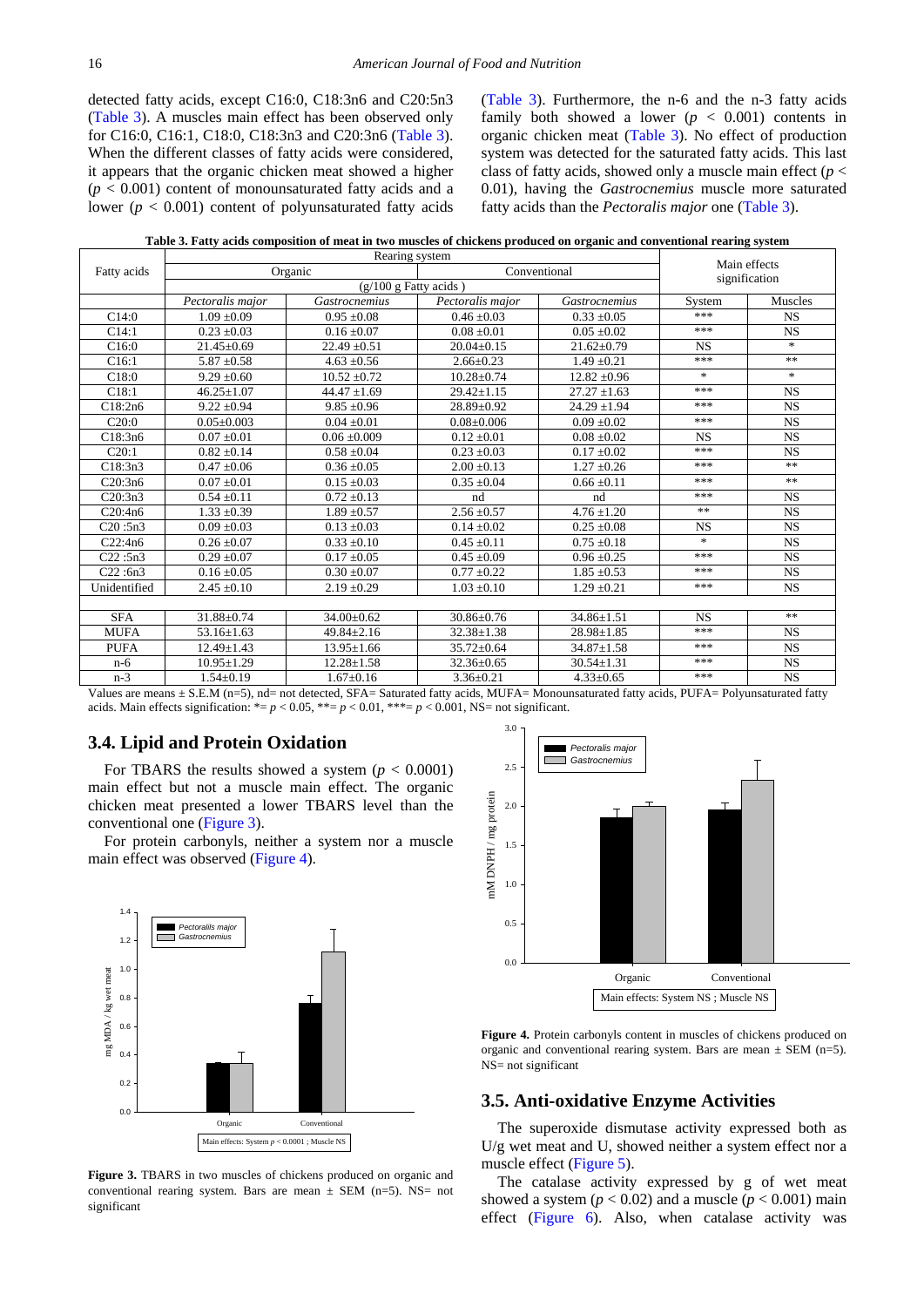expressed by mg of protein, the results showed a system  $(p < 0.01)$  and a muscle  $(p < 0.001)$  main effect [\(Figure 6\)](#page-5-1). In all cases, the organic chicken showed more catalase than the conventional ones. Furthermore, the *Pectoralis major* muscle showed a lower activity of catalase ( $p <$ 0.05) than *Gastrocnemius* muscle in both production systems [\(Figure 6\)](#page-5-1).

<span id="page-5-0"></span>

**Figure 5.** SOD activity in two muscles of chickens produced on organic and conventional rearing system. Bars are mean  $\pm$  SEM (n=5). NS= not significant

<span id="page-5-1"></span>

Figure 6. Catalase activity in muscles of chickens produced on organic and conventional rearing system. Bars are mean  $\pm$  SEM (n=5). Different letters at the top of the bars means significant differences  $(p < 0.05)$ 

<span id="page-5-2"></span>

**Figure 7.** GPx activity in muscles of chickens produced on organic and conventional rearing system. Bars are mean  $\pm$  SEM (n=5). Different letters at the top of the bars means significant differences ( $p < 0.05$ ). NS= not significant

The GPx activity expressed by g of wet meat showed both a main effect of the production system  $(p < 0.002)$ and a muscle ( $p < 0.005$ ) main effect [\(Figure 7\)](#page-5-2). When the results were expressed by mg of protein only a muscle (*p* < 0.001) main effect was observed, but not a production system effect [\(Figure 7\)](#page-5-2). However, both in organic and conventional production system, the *Pectoralis major* muscle showed a lower ( $p < 0.05$ ) activity of GPx than *Gastrocnemius* muscle [\(Figure 7\)](#page-5-2)

### **4. Discussion**

In Uruguay, chicken meat is well accepted by consumers and takes a great part of the regime at all ages. The positive healthy image of the chicken meat, both organic and conventional, is associated principally with its nutritional composition related to its lower fat content and the presence of polyunsaturated fatty acids (PUFA). The affordable price of this kind of meat in the market makes it very attractive. The poultry market in Uruguay commercializes, for both organic and conventional systems, eviscerated carcasses of animals weighing between 1800 and 2600 g obtained from animals reared during 49-56 days. The carcasses of free-range or organically produced chickens were generally lighter than the conventional ones [\[4,31\].](#page-7-2) In Uruguay, as in other countries, the organic chicken meat has been directed towards consumers who are interested in the respect of animal welfare and the potential human health quality attribute associated to the organic chicken meat. However, the appearance and the texture of meat remain equally critical to the final selection of the product and the ultimate acceptance of the cooked product.

#### **4.1. Colour, pH and Haem Iron Content**

In the present investigation the  $L^*$  showed higher values in organic meat, compared to conventional meat, at 3 hours and 24 hours post-mortem. Those values could be considered close to the threshold of pale meat for the broiler breast meat produced in Italy [\[32\].](#page-8-13) However, another investigation [\[33\]](#page-8-14) considered a L\* of 60 a limit for a pale meat in the poultry breast meat. Thus, it seems that there is not a value of L\* which could be established as a standard threshold to discriminate unequivocally between pale and normal poultry meat. The pale poultry meat with a high L\* was often associated with a low ultimate pH, generally below 5.70, in comparison to the normal meat. Of course, those result[s \[32,33\]](#page-8-13) were from breast meat, but a similar consideration could be assumed for Sartorius and Gastrocnemius muscles evaluated in the present investigation. In the report of Swatland [\[34\],](#page-8-15) the subjective selection of pale and dark breast meat of conventionally produced 6 weeks-old chicken, conducted to the observation that a pH of  $5.91 \pm 0.12$  and  $6.36 \pm 0.25$ corresponded to a pale and a dark meat, respectively. Furthermore, in this same work, the low pH corresponded to a higher light reflectance, while the higher pH corresponded to a lower reflectance, both cases associated with the microstructure of the muscle fibres. In the present investigation, the recorded ultimate pH showed values ranged between 5.98-6.12 in organic meat and 6.09-6.22 in conventional one. In conclusion, It seems unlikely that the organic muscles evaluated in the present investigation could be considered as pale meat in regard to the relation between the L\* values and the ultimate pH. Overall in our investigation, the  $L^*$  showed higher values in organic meat and the ultimate pH showed lower values in organic meat, both compared to the conventional meat. For the redness (a\*) the comparison between muscles showed that the *Pectoralis major* seems to be the muscle with the lower redness in comparison to the other two studied muscles. This result was in agreement to the observation reported by others [\[4,35\]](#page-7-2) and could probably be associated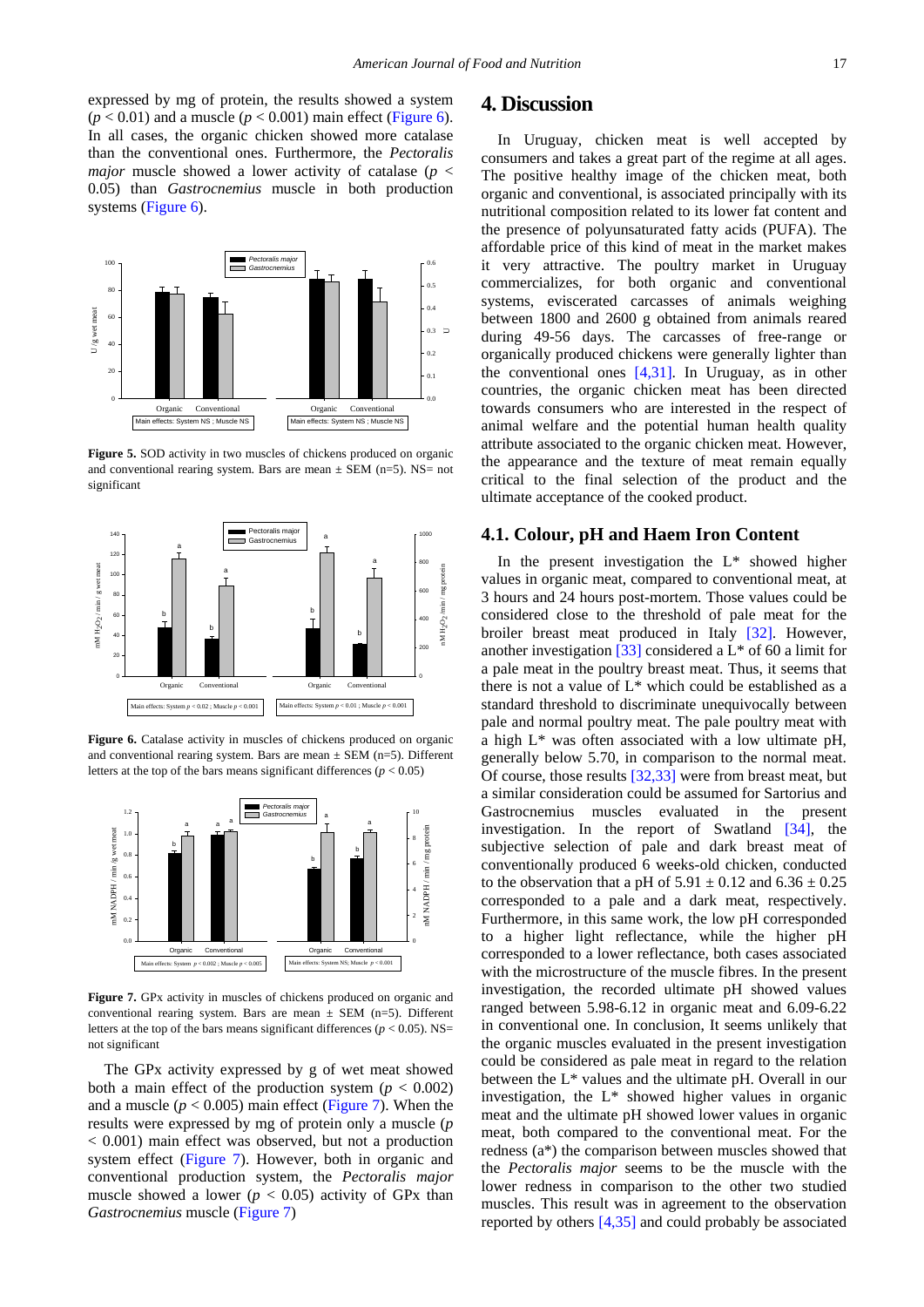with a lower level of haem iron in meat detected in the present investigation, in both production systems. Haem iron is a highly associated component of the red colour in poultry meat  $[36]$ . However, the variations of  $a^*$  between the two production systems were not clear. Then, taken together, the comparison between organic and conventional meat showed, in the present investigation, an opposite result. Indeed, the a\* at 3 hours post-mortem were, overall, higher in organic meat, while the a\* at 24 hours post-mortem were higher in conventional meat. Moreover in the present investigation, the conventional meat showed, at 24 hours post-mortem, a lower level of haem iron in comparison to the organic meat. Thus, the implication of iron pigment in poultry meat cannot be sufficient to explain the difference in redness between organic and conventional meat.

For the yellowness (b\*), organic meat showed lower values compared to the conventional meat at 3 and 24 hours post-mortem. Although the values of b\* were close between the two kinds of meat, these differences could be explained by the diet differences between the organic and the conventional system. The conventional system used a diet largely based on corn which acts as a natural pigment to ensure the carcass yellowness, while the organic system used only a reduced amount of Non-genetically Modified corn. In Uruguay the no-GMO organic corn is rare and expensive [\[37\],](#page-8-17) so only a limited amount of this corn is used  $\left($  < 10 %) for the organic poultry production system. To compensate this, the organic producers included dried alfalfa to obtain an adequate grade of yellowness of the carcasses [\[38\].](#page-8-18) In the scientific literature, the values of  $b^*$ were highly variable depending on the level of yellowness required by the market. In Uruguay the consumers prefer a yellow carcass. The values of b\* observed in the present investigation were in the same order those observed in another report [\[35\],](#page-8-19) but higher than those reported by other authors [\[4,39\],](#page-7-2) both working on Ross poultry breed, the same one used in our investigation.

#### **4.2. Lipid and Fatty Acid Composition**

The total lipids content of the two muscles showed no difference between the two production systems. However, the *Gastrocnemius* muscles showed, as expected [\[40-42\],](#page-8-20) a higher content in lipids than the *Pectoralis major* for both organic and conventional system.

The results of the fatty acids composition showed an unexpected difference between the meat from the organic system and the meat from the conventional one. Indeed, when the total fatty acids were grouped by class, it appears that the polyunsaturated fatty acids (PUFA) showed a dramatic difference between the two production systems. The pectoralis major and the Gastrocnemius muscles in organic system contain 12.49 % and 13.95 % of PUFA, respectively, while the same muscles in the conventional system showed levels of 35.72 % and 34, 87 %, respectively. Within the PUFA class, the n-6 fatty acids showed a level of 2.5 to 3 times more in conventional meat than in organic one. These results could probably be explained by the difference of the diet offered to the animals in the two systems. In the conventional production system, the diet was based mainly on corn and soybean. As linoleic acid is a typical polyunsaturated fatty acid present in corn and soybean, this probably explains why the meat of conventional chickens contained three times more of this fatty acid in comparison to the organic chickens."

Also, the n-3 fatty acids showed a level 2 to 2.6 times more in conventional than in organic meat. In particular, the high level of docosapentahexaenoic acid (DPA) and the docosahexadecanoic acid (DHA) observed in the conventional system can be explained by the use of fish meal in the diet offered to the animals. In the organic meat, the presence of total n-3 fatty acids (particularly DPA and DHA) could probably be explained by the inclusion of grass and dry alfalfa in the diet. This explanation has been previously suggested for organic and conventional chicken production system [\[4,43\],](#page-7-2) and it has also been reported in other non-ruminant animals [\[44,45\].](#page-8-21)

In the same time, the organic meat showed a higher level of monounsaturated fatty acids (MUFA), mainly oleic and palmitoleic fatty acids in the two muscles, in comparison to the conventional meat. Furthermore, *Gastrocnemius* showed, independently of the production system, a higher level of MUFA in comparison to the *Pectoralis major*. Finally, no differences were observed for the saturated fatty acids (SFA) in the two muscles for both production systems.

The fatty acids composition of organic meat should be considered nutritionally insufficient for humans in regard to the PUFA content. The main advantage of chicken meat is the interesting level of pufa in comparison to others usual meats such as beef, lamb and pig [\[46\].](#page-8-22) However, this positive aspect of chicken meat is absent in the organic meat evaluated in the present investigation.

#### **4.3. Lipid and Protein Oxidation**

The meat from the organic system showed a level two or three more times lower than the corresponding muscles of the conventional system. However, no difference between muscles was detected. Although the organic meat evaluated in the present investigation, could be considered as much more stable than the conventional meat in regard to the level of TBARs, the fatty acids composition can probably explain this result in great part. The organic meat showed in one part a reduced level of PUFA, the main target of oxidation process in meat, and in another part a higher level of MUFA, mainly oleic acid, which helps greatly in the lipid stability of all kinds of meat and other foods. The TBARS observed in our investigation, in both systems, were lower than those reported in another investigation [\[4\]](#page-7-2) and higher than those reported by other authors [\[35,42,47\].](#page-8-19) The protein oxidation showed no difference between muscles and system. The protein oxidation damage in meat affects amino acidic residues causing a loss of the protein functionality affecting their nutritional and organoleptic functionality [\[48,49\].](#page-8-23) Reports which studied the protein oxidation of chicken meat are very sparse in the scientific literature to compare with our results [\[16,50\].](#page-8-24) However, our results showed that the organic production system did not cause a major protein oxidation of the two studied muscles in comparison to the conventional one.

#### **4.4. Anti-oxidative Enzyme Activities**

The activity of SOD showed no difference between *Pectoralis major* and *Gastrocnemius* muscles nor between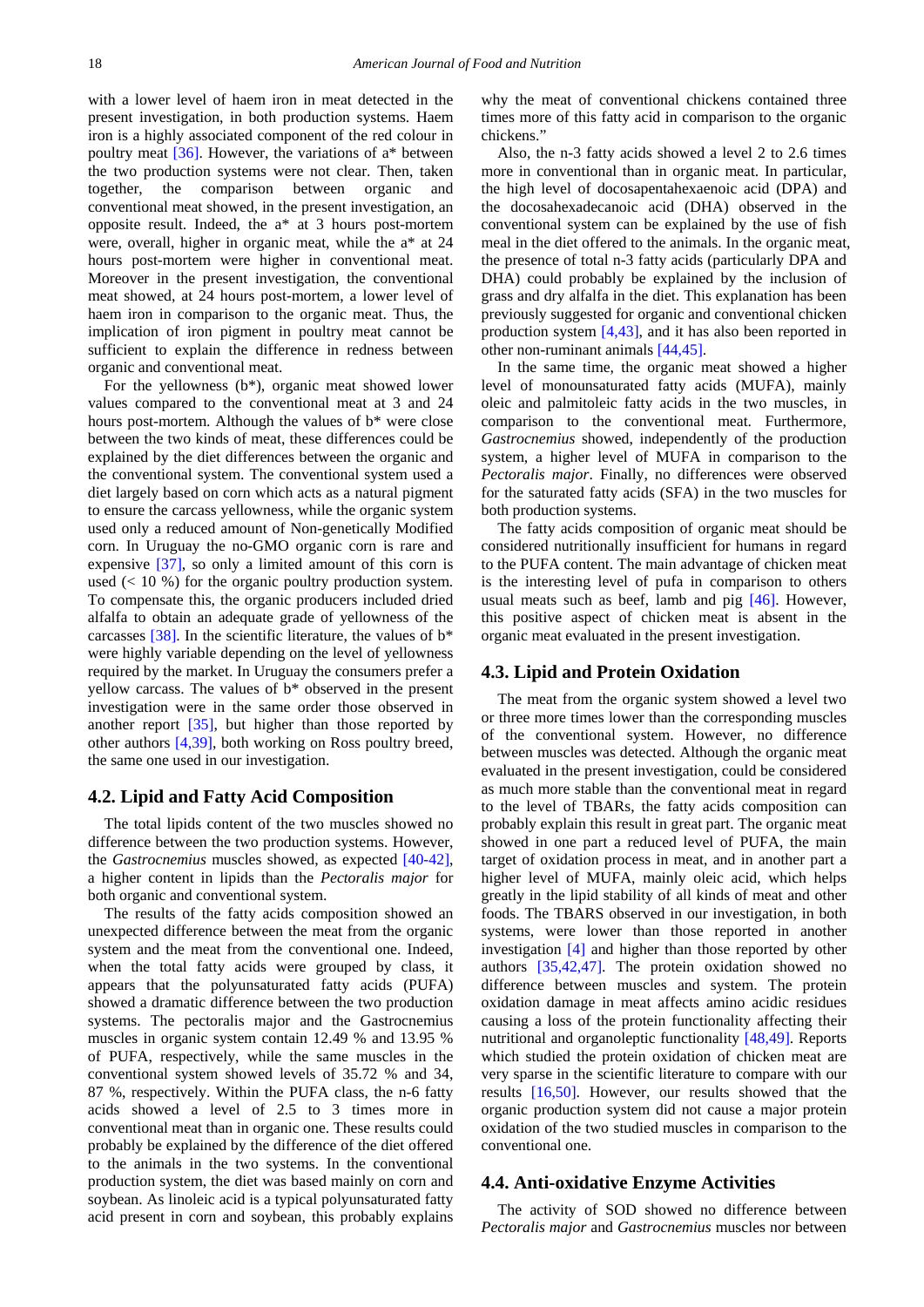production systems, in the two result expression mode. Unfortunately, data on SOD in chicken meat, independently of the production system, cannot be sourced in the scientific literature for comparison.

To the contrary, the catalase activity in *Pectoralis major* muscle was lower than in *Gastrocnemius* muscle in the two production systems. Our results agree with those of Jahan et al. [\[47\],](#page-8-25) who found that catalase activity was higher for chicken meat from an organic production system. Furthermore, other investigation [\[13,51\],](#page-8-26) found a higher catalase activity in thigh meat in comparison to breast meat. The research done in human skeletal muscle, before and after exercise, showed a significant increase of catalase activity after a moderate physical training. [\[52\].](#page-8-27) Thus, chicken reared under the organic production system conditions have access to outdoor and grass paddocks, and enter the pens only to sleep, so they spend the day walking. Even though this exercise of walking cannot be considered as physical training, it can be considered as a chronic moderate exercise compared to the very low mobility of chicken in the conventional system. So, it could be possible to attribute the higher catalase activity we found in organic chicken muscle meat to the exercise they do. Furthermore, the catalase activity was higher in *Gastrocnemius* muscles which has an oxidative metabolism and lower in the *Pectoralis major* muscle which has a glycolitic metabolism. In this sense, our results agree with those of Jenkis & Tengi [\[53\],](#page-8-28) who found that oxidative muscles present higher catalase activity than glycolytic ones.

SOD and catalase act in concert to counteract the oxidative processes in meat, by the transformation of  $H_2O_2$  into  $H_2O$  and  $O_2$ . The two enzymes are the first line defence antioxidants. A third enzyme which also participates in that first line of defence is the GPx. In the present investigation, the GPx showed different results depending how its activity was expressed, i.e. by g of meat or by mg of proteins. When the results were expressed by g of meat, the organic meat showed a lower activity compared to the conventional one. Also the *pectoralis major* muscle showed a lower activity than the *Gastrocnemius* one. However, no difference was observed for the same muscle in the conventional system. When the activity of GPx was expressed by mg of protein, no difference between the two production systems were observed. However, the *Pectoralis major* muscle showed a lower activity of GPx in comparison to *Gastrocnemius* muscle, in both organic and conventional systems. This agrees with the results of Daun & Åkesson [\[15\],](#page-8-29) who found that GPx activity was significantly higher in oxidative muscles of chicken, duck and turkey when compared to glycolytic ones. Indeed, it is generally considered that oxidative muscles have higher GPx activities than glycolytic ones [\[54\].](#page-8-30)

# **5. Conclusion**

The results of the present investigation showed that the organic chicken meat as produced in Uruguay has a good oxidative stability. However, this meat cannot be considered adequate for the consumers in regard to its nutritional value, at least for PUFA contents. Although the high value of the organic meat resides in its safety in

regard to chemical residue and welfare of the animals, it's also indispensable that the nutritional value of this kind of meat must be ensured for the consumers. The notion of nutritional security has to be strongly considered in the case of organic chicken meat. Most of the regulations which are worldwide applied, generally insist much on what kinds of food have to be banned and what kinds of chemical treatment have to be conducted to preserve the meat from possible contamination. However, these same regulations do not define in anyway, what kind of adequate nutritional composition is required in the meat for the consumers. There is no doubt that organic chicken meat has to be equally safe than nutritive. This particular point should be considered in future official regulations for organic chicken meat production. A similar viewpoint has been emitted by Castellini [\[55\].](#page-8-31)

In the specific case of Uruguay, the banned use of GMO food and the limited availability of no-GMO corn and soybean [\[37\]](#page-8-17) exacerbated the difficulty of the feed formulation to produce organic chicken meat, but this situation could be done in other parts of the world. It seems important in Uruguay to stimulate the emergence of rules which regulate and monitor the nutritional composition of the organic meat or any other specially produced chicken meat to ensure nutritional security for the consumers. On the other hand, the organic chicken producers have to innovate in their feeding strategy, choosing other PUFA OGM-free source available in the country or the region, such as the chia, the horse fat or the well known linseed [\[56,57,58\].](#page-8-32)

# **Statement of Competing Interests**

The authors have no competing interests'.

# **References**

- <span id="page-7-0"></span>[1] Fanatico, A. C., Pillai, P. B., Cavitt, L. C., Emmert, J. L., Meullenet, J. F. and Owens, C. M., Evaluation of slower-growing broiler genotypes grown with and without outdoor access: Sensory attributes. *Poultry Science* 85, 337-343. 2006.
- <span id="page-7-1"></span>[2] ATTRA. Alternative Poultry Production Systems and Outdoor Access

http://attra.ncat.org/attra-pub/poultryoverview.html#appendix http://attra.ncat.org/organic.html (accessed 2011/03/30). 2010a.

- [3] ATTRA, Label rouge: Pasture-based poultry production in France. http://www.attra.ncat.org/attra-pub/PDF/labelrouge.pdf (accessed 2011/03/30). 2010b.
- <span id="page-7-2"></span>[4] Castellini, C., Mugnai, C. and Dal Bosco, A., Effect of organic production system on broiler carcass and meat quality. Meat Science 60, 219-225. 2002.
- [5] ITAB, http://www.itab.asso.fr/downloads/fiches-elevage/cahierpoulets-web.pdf (accessed 2011, march 29). 2009.
- [6] Fanatico, A. C., Pillai, P. B., J. L. Emmert, J. L. and Owens, C. M., Meat quality of slow- and fast-growing chicken genotypes fed low-nutrient or standard diets and raised indoors or with outdoor access. Poultry Science 86, 2245-2255. 2007.
- <span id="page-7-3"></span>[7] Meluzzi, A., Sirri, F., Castellini, C., Roncarati, A., Melotti, P. and Franchini, A., Influence of genotype and feeding on chemical composition of organic chicken meat. Italian Journal of Animal Science 8, 766-768. 2009.
- <span id="page-7-4"></span>[8] APODU, http://www.cebra.com.uy/presponsable/fortalecimientoinstitucional/acuerdos-con-organizaciones/apodu. (Accessed on 2011/01/15). 2010.
- <span id="page-7-5"></span>[9] Rapal, http://webs.chasque.net/~rapaluy1/organicos/articulos/decr eto\_certificacion.pdf. 2008.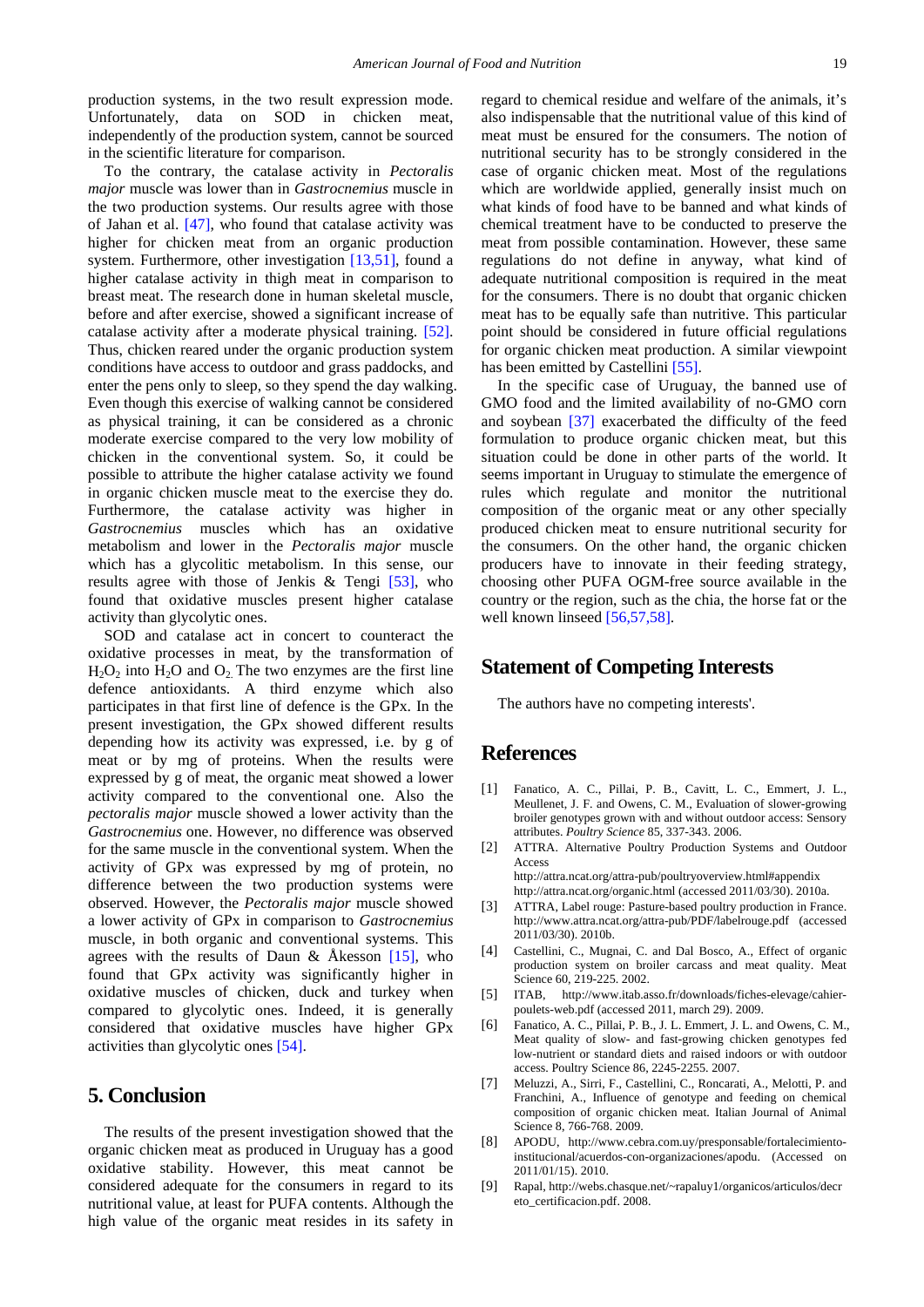- <span id="page-8-0"></span>[10] Tuyttens, F., Heyndrickx, M., De Boeck, M., Moreels, A., Van Nuffel, A., Van Poucke, E., Van Coillie, E., Van Dongen, S. and Lens, L., Livestock Science 113,123-132. 2008.
- <span id="page-8-1"></span>[11] Fanatico, A. C., Cavitt, L.C., Pillai, P. B., Emmert, J. L. and Owens, C. M., Evaluation of slower-growing broiler geneotypes grown with and without outdoor access: Meat quality. *Poultry Science* 84, 1785-1790. 2005.
- <span id="page-8-2"></span>[12] Gray, J. I.; Gomaa, E. A. and Buckley, D. J., Oxidative quality and shelf life of meats. *Meat Science* 43, 111-123. 1996.
- <span id="page-8-26"></span>[13] Rhee, K. S., Anderson, L. M. and Sams, A. R., Lipid oxidation potential of beef, chicken and pork. *Journal of Food Science* 61*,*  8-12. 1996.
- [14] Morrissey, P. A., Sheehy, P. J. A., Galvin, K., Kerry, J. P. and Buckley, D.J., Lipid stability in meat and meat products. *Meat Science* 49*,* S73-S86. 1998.
- <span id="page-8-29"></span>[15] Daun, C. and Åkesson, B., Comparison of glutathione peroxidase activity, and of total and soluble selenium content in two muscles from chicken, turkey, duck, ostrich and lamb. *Food Chemistry* 85, 295-303. 2004.
- <span id="page-8-24"></span>[16] Fellenberg, M.A. and Speisky, H., Antioxidants: their effects on broiler oxidative stress and its meat oxidative stability. *World's Poultry Science Journal* 62, 53-70. 2006.
- <span id="page-8-3"></span>[17] Cielab Colour System, *Commission International de l´Eclairage*. Paris: CIE Publication. 1976.
- <span id="page-8-4"></span>[18] Hornsey, H. C., The colour of cooked cured pork. 1. Estimation of the nitric oxide-haem pigments. *Journal of the Science of Food and Agriculture* 7, 534-541. 1956.
- [19] Clark, E. M., Mahoney, A. W. and Carpenter, C. E., Heme and Total Iron in Ready-to-Eat Chicken. *Journal of Agriculture and Food Chemistry 45,* 124–126. 1997.
- [20] Lombardi-Boccia, G, Martinez-Dominguez, B., Aguzzi, Altero and Rincon-Leon, F., Optimization of heme iron analysis in raw and cooked red meat. *Food Chemistry* 78, 505-510. 2002.
- <span id="page-8-5"></span>[21] Folch, J., Lees, M. and Sloane-Stanley, G. H., A simple method for the isolation and purification of total lipides peptides from animal tissues. *Journal of Biological Chemistry* 226, 497-509. 1957.
- <span id="page-8-6"></span>[22] Ichihara, K, Shibahara, A, Yamamoto, K. and Nakayama, T., An improved method for rapid analysis of the fatty acids of glycerolipids. *Lipids* 31, 535-539. 1996.
- <span id="page-8-7"></span>[23] Lynch, S. M. and Frei, B., Mechanisms of copper- and irondependent oxidative modifications of human low density lipoprotein. *Journal of Lipid Research* 34, 1745-1753. 1993.
- <span id="page-8-8"></span>[24] Mercier, Y., Gatellier, P. and Renerre, M., Lipid and protein oxidation in vitro, and Antioxidant potential in meat from Charolais cows finished on pasture or mixed diet.*Meat Science* 66, 467-473. 2004.
- <span id="page-8-9"></span>[25] Marklund, S. and Marklund, G., Involvement of the superoxide anion radical in the autooxidation of pyrogallol and a convenient assay for superoxide dismutase. *European Journal of Biochemistry* 47, 469-474. 1974.
- [26] Gatellier, P., Mercier, Y. and Renerre, M., Effect of diet finishing mode (pasture or mixed diet) on antioxidant status of Charolais bovine meat. *Meat Science* 67, 385-394. 2004.
- <span id="page-8-10"></span>[27] Aebi, H., Catalase *in vitro. Methods in Enzymology* 105, 121-126. 1984.
- <span id="page-8-11"></span>[28] Günzler, A. and Flohé, L., *Glutathione Peroxidase*. In Greenwald, R. A. (ed). CRC
- Press Inc Boca Raton, Florida, USA, Vol. 1, 1985. 285-290.
- [29] De Vore, V. R. and Greene, B. E., Gluthatione peroxidase in postrigor bovine *semitendinous* muscle. *Journal of Food Science* 47, 1406-1409. 1982.
- <span id="page-8-12"></span>[30] Stoscheck, C. M., Quantification of protein. *Methods in Enzymology* 182, 50-68. 1990.
- [31] Wang, K.H., Shi, S.R., Dou, T.C. and Sun, H.J., Effect of a freerange raising system on growth performance, carcass yield, and meat quality of slow-growing chicken. *Poultry Science* 88, 2219- 2223. 2009.
- <span id="page-8-13"></span>[32] Petracci, M., Betti, M., Bianchi, M. and Cavani, C., Color variation and characterization of broiler breast meat during processing in Italy. *Poultry Science* 83, 2086-2092. 2004.
- <span id="page-8-14"></span>[33] Van Laack, R.L.J.M., Liu, C.H., Smith, M.O. and Loveday, H.D., Characteristics of pale, soft, exudative broiler breast meat. *Poultry Science* 79, 1057-1061. 2000.
- <span id="page-8-15"></span>[34] Swatland, H. J., How pH causes paleness or darkness in chicken breast meat. *Meat Science* 80, 396-400. 2008.
- <span id="page-8-19"></span>[35] Husak, R. L., Sebranek, J.G. and Bregendahl, K., A survey of commercially available broilers marketed as organic, free-range and conventional broiler for cooked meat yields, meat composition, and relative value. *Poultry Science* 87, 2367-2376. 2008.
- <span id="page-8-16"></span>[36] Boulianne, M. and King, A. J., Biochemical and color characteristics of skinless boneless pale chicken breast. *Poultry Science* 74, 1693-1698. 1995.
- <span id="page-8-17"></span>[37] Galeano, P., Martinez Debat, C., Ruibal, F., Franco Fraguas, L. and Galvan, G. A., Cross-fertilization between genetically modified and non-genetically modified maize crops in Uruguay. *Environmental Biosafety Research*, DOI:10.1051/ebr/2011100. 2011.
- <span id="page-8-18"></span>[38] Castañeda, M. P., Hirschler, E. M. and Sams, A. R., Skin Pigmentation Evaluation in Broilers Fed Natural and Synthetic Pigments. *Poultry Science* 84, 143-147. 2005.
- [39] Mourao, J.L., Pinheiro, V.M., Prates, A.M., Bessa, R.J.B., Ferreira, L.M.A., Fontes, C.M.G. and Ponte, P.I.P., Effect of dietary dehydrated pasture and citrus pulp on the performance and meat quality of broiler chickens. *Poultry Science* 87, 733-743. 2008.
- <span id="page-8-20"></span>[40] O'Keefe, S. F., Proudfootb, F. G. and Ackman, R. G., Lipid oxidation in meats of omega-3 fatty acid-enriched broiler chickens. *Food Research Internationa* 28, 417-424. 1995.
- [41] Mourot, J. and Hermier, D., Lipids in monogastric animals meat. *Reproduction Nutrition development* 41, 109-118. 2001.
- [42] Bianchi, M., Ferioli, F., Petracci, M., Caboni, M. F., and Cavani, C., The influence of dietary lipid source on quality characteristics of raw and processed chicken meat. *European Food Research Technology* 229, 339-348. 2009
- [43] Ponte, P. I. P., Prates, J. A. M., Crespo, J. P., Crespo, D. G., Mourao, J. L., Alves, S. P., Bessa, R. J. B., Chaveiro-Suarez, M. A., Ferreira, L. M. A. and Fontes, C. M. G. A., Improving the lipid nutritive value of poultry meat through the incorporation of a dehydrated leguminous-based forage in the diet for broiler chicks. *Poultry Science* 87, 1587-1594. 2008.
- <span id="page-8-21"></span>[44] Muriel, E., Ruiz, J., Ventanas, J. and Antequera, T., Free-range rearing increases (n-3) polyunsaturated fatty acids of neutral and polar lipids in swine muscles. *Food Chemistry* 78, 219-225. 2002.
- [45] Forrester-Anderson, I.T., McNitt, J., Way, R. and Way, M., Fatty acid content of pasture-reared fryer rabbit meat. *Journal of Composition and Analysis* 19, 715-719. 2006.
- <span id="page-8-22"></span>[46] Saadoun, A. and Cabrera, M. C., A review of the nutritional content and technological parameters of indigenous sources of meat in South America. *Meat Science* 80, 570-581. 2008.
- <span id="page-8-25"></span>[47] Jahan, K., Paterson, A. and Spickett, C. M., Fatty acid composition, antioxidants and lipid oxidation in chicken breasts from different production regimes. *International Journal of Food Science and Technology* 39, 443-453. 2004.
- <span id="page-8-23"></span>[48] Mercier, Y., Gatellier, P., Viau, M., Remington, H. and Renerre, M., Effect of dietary fat and vitamin E on colour stability and on lipid and protein oxidation in turkey meat during storage. *Meat Science* 48, 301-318. 1998.
- [49] Gatellier, P., Mercier, Y., Rock, E. and Renerre, M., Influence of dietary fat and vitamin E supplementation on free radical production and on lipid and protein oxidation in turkey muscle extracts. *Journal of Agricultural and Food Chemistry*, 48, 1427- 1433. 2000.
- [50] Liu, G. and Xiong, Y.L., Contribution of lipid and protein oxidation to rheological differences between chicken white and red muscle myofibrillar proteins. *Journal of Agricultural and Food Chemistry* 44, 779-784. 1996.
- [51] Pradhan, A.A., Rhee, K.S. and Hernandez P., Stability of catalase and its potential role in lipid oxidation in meat. *Meat Science* 54, 385-390. 2000.
- <span id="page-8-27"></span>[52] Parise, G., Phillips, S.M., Kaczor, J.J. and Tarnopolsky, M.A., Antioxidant enzyme activity is up-regulated after unilateral resistance exercise training in older adults. *Free Radical Biology and Medicine* 39, 289-295. 2005.
- <span id="page-8-28"></span>[53] Jenkins, R.R. and Tengi, J., Catalase activity in skeletal muscle of varying fibre types. *Experientia* 37, 67-68. 1981.
- <span id="page-8-30"></span>[54] De Vore, V.R. Colnago, G.L., Jensen, L.S. and Greene, B.E., Thiobarbituric acid values and glutathione peroxidase activity in meat from chickens fed a selenium-supplemented diet. *Journal of Food Science* 48, 300-301. 1983.
- <span id="page-8-31"></span>[55] Castellini, C., Organic poultry production system and meat characteristics, in *XVIIth European Symposium on the Quality of Poultry Meat*. Doorwerth, The Netherlands. 47-52. May 2005.
- <span id="page-8-32"></span>[56] Lopez-Ferrer, S., Baucells, M. D., Barroeta, A. C., Galobart, J. and Grashorn, M. A., n-3 enrichment of chicken meat. 2. Use of